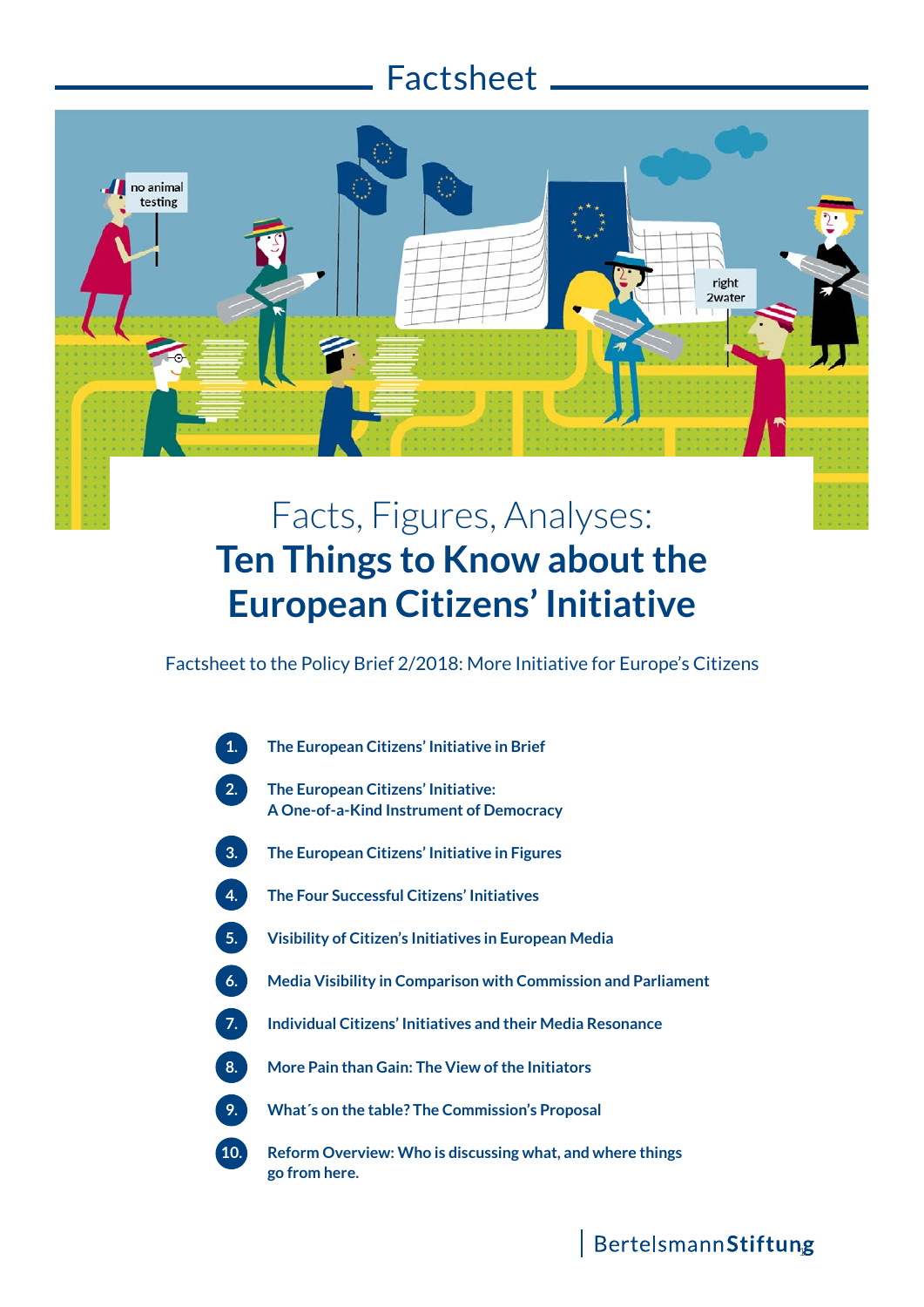### **1. The European Citizens' Initiative in Brief**

 A million signatures from European citizens are required to be heard. But first the Commission decides who can even collect them.

The European citizens' initiative (ECI) – the world's first instrument of transnational citizens' participation – came into force on April 1, 2012. EU citizens can use it to invite the European Commission to propose a legislative act.



BertelsmannStiftung

The ECI starts off with a group of organizers. This group sets up a citizens' committee made up of seven eligible voters living in at least seven different EU states to serve as a point of contact. This committee submits an ECI text to the Commission.

The Commission registers a planned citizens' initiative if it 1) does not manifestly fall outside the framework of the Commission's powers to submit a legislative proposal to implement the EU treaties; 2) is not manifestly abusive, frivolous or vexatious; and 3) is not manifestly contrary to the EU values as set out in the EU treaties.

The initiative must be registered on the Commission's website and published on the Commission's online register. As soon as this has happened, the organizers have one year's time to collect the necessary number of at least one million supporters from at least one-quarter of the EU member states (currently seven). On top of this, there are nation-state thresholds determined by the number of seats the respective country has in the European Parliament. One difficulty in all this is that the same criteria for collecting signatures do not apply in every EU country. Each member state can set its own criteria for what makes a signature valid. For example, while some countries require a personal ID number, others only require a place of residence. Greeks must even supply the name of their father for the signature to be valid.

If the signature-collecting is successful, the Commission must deal with the ECI's proposal. This includes a closed-door meeting of the organizers with the Commission. Then, an official public hearing takes place in the Parliament under the supervision of the responsible committees, with Commission representatives also present. Lastly, the Commission decides whether and to what degree it will take further action. In any case, it must sufficiently justify its decision.



Ideally, an ECI leads to a legislative proposal. But the hurdles are high for an ECI to be successful: First of all, the Commission can decide for itself whether or not an ECI is admissible. If rejected, the organizers' only recourse is the European Court of Justice. On top of that, collecting signatures represents a major feat. In addition to surmounting bureaucratic hurdles, organizers must also meet various thresholds. The ultimate fate of any ECI is largely in the hands of the European Commission.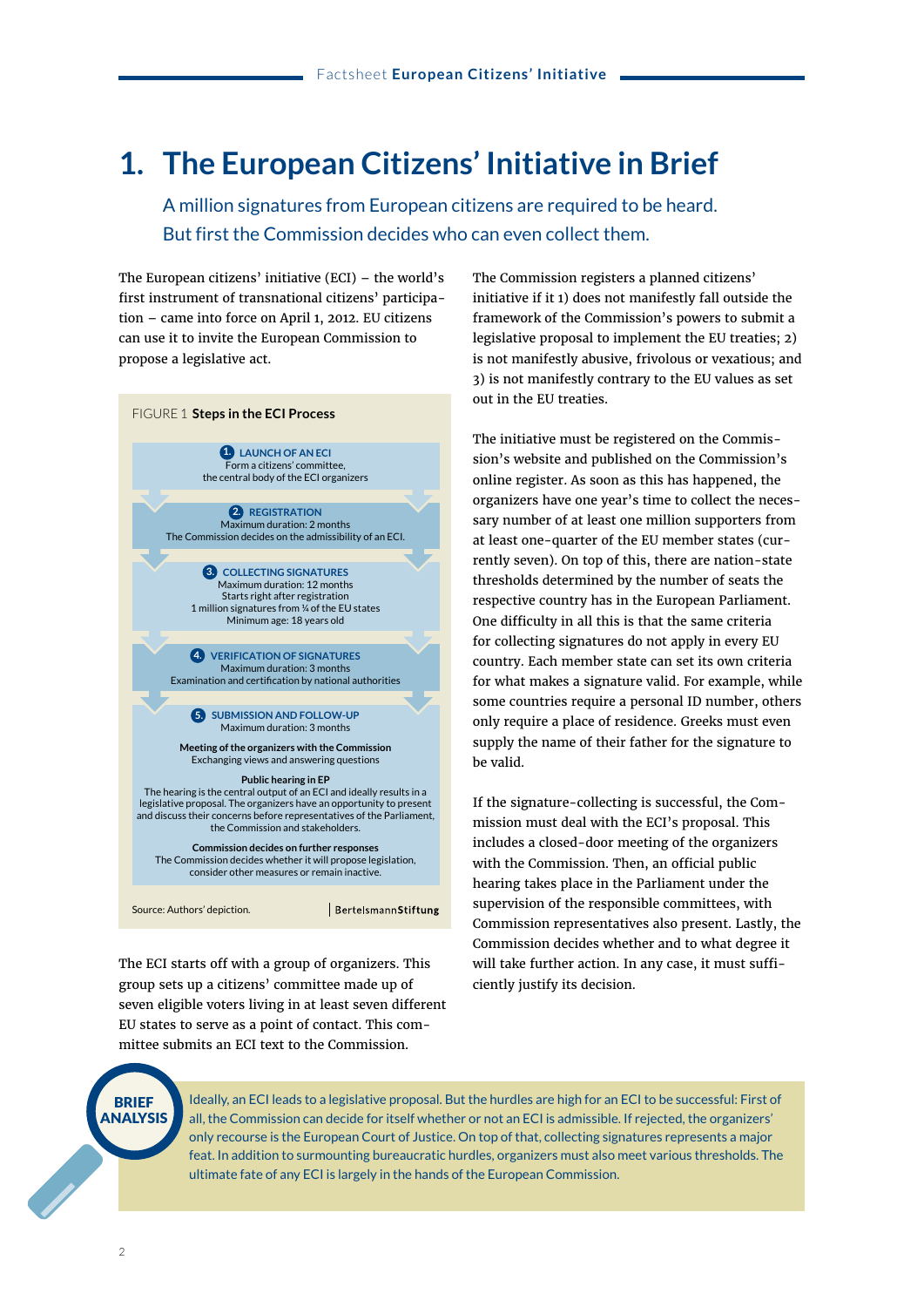## **2. The European Citizens' Initiative: A One-of-a-Kind Instrument of Democracy**

The ECI is an instrument with a direct-democratic appearance and a few dialogical elements. Precisely this hybrid form leads to problems.



Source: Authors' depiction.

BertelsmannStiftung

The ECI combines high formal demands on the initiators with uncertain influence on policy. High formal hurdles and the mode of collecting signatures are basic components of direct-democratic processes. However, the output of the European citizens' initiative is less formally regulated. Granted, the Commission is obligated to issue an opinion and to

justify its decision. But it still has the monopoly on legislative initiative. Both the Commission and the Parliament are available to the organizers for dialogue. This is reminiscent of consultative dialogical participation processes. However, in contrast to the forms of dialogical democracy, these measures are not integrated into a larger, more binding process.

As an agenda-setting instrument, the ECI is a hybrid of direct-democratic and dialogical processes. The high requirements are inspired by core direct-democratic elements. But the expectations of having an impact on policy that often accompany this can only be satisfied with difficulty. With its proposal for legislation, the ECI is addressed to the Commission. It is only in a second and rather indirect step that it is addressed to the Parliament. As a result, the ECI's goal of creating European public awareness is harder to achieve.

**BRIEF** ANALYSIS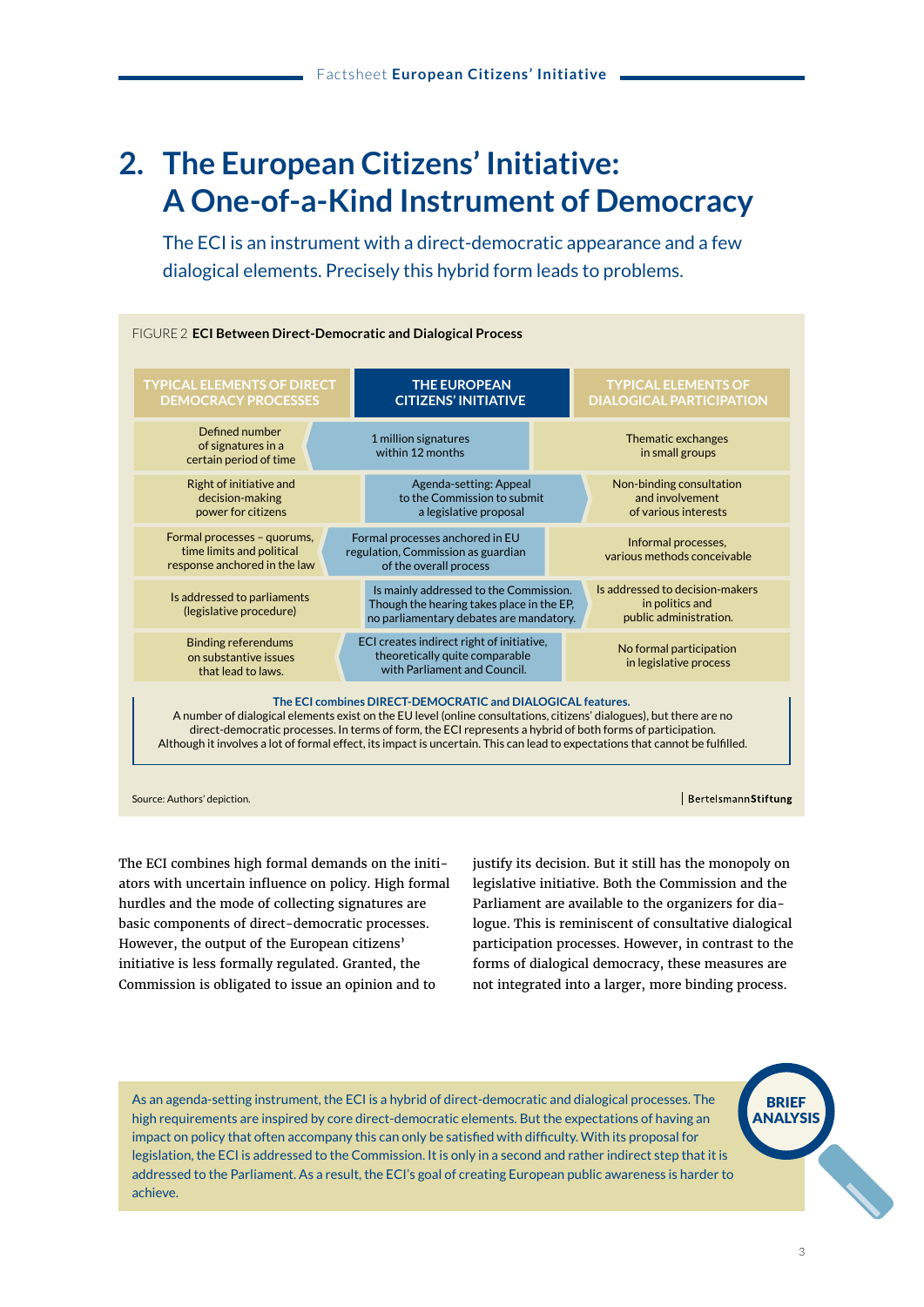### **3. The European Citizens' Initiative in Figures**

An average of eigth initiatives are registered per year. Only the fewest are able to collect enough signatures.

After being extolled as one of the more important new features of the Treaty of Lisbon, the ECI raised the hopes of many citizens and NGOs that there would be more citizens' participation. Today, six years later, many activists are disenchanted. Eight million citizens have supported one or more ECIs with their signature. Nevertheless, just four of the 48 registered initiatives have managed to collect the one million signatures required. The Commission has responded to all successful ECIs and addressed some issues. But, to date, not a single citizens' initiative has been directly transposed into a legislative act.

Overall, the issues of the launched initiatives can be roughly grouped into the following thematic blocks: health; protecting the environment, climate



Initially refused and subsequently accepted initiatives are counted as declared admissible.

and nature; animal welfare; human rights; political/ social issues; economy and transportation; education; media and communications; and EU issues.

Registration through the Commission represents an initial hurdle for ECIs. Nineteen initiatives have been rejected. In the Commission's opinion, these lay outside the framework of its powers to submit a legislative proposal to implement the EU treaties. Yet another hurdle is successfully collecting enough signatures. In total, 23 initiatives have failed in their signature-collecting efforts.

Forty-eight initiatives have been registered and collected signatures. The lion's share of the signatures were collected in Germany, followed by Italy,

> Spain, France and Poland. If one looks at support per country in relations to population size, one sees that this is highest in Estonia, followed by Italy, Slovenia, Germany, Malta and Cyprus. The option of submitting a signature for an ECI online is used enthusiastically. While roughly 50,000 signatures for the "Right2Water" ECI came in on paper, the online figure was 1.2 million.

> The numbers of ECIs registered and signatures collected were especially high in the year of the ECI's introduction (2012) and the year after that (2013). These figures dropped in subsequent years, though they slightly increased in 2017. In any case, the highest level, from the fall of 2013, has not been reached again.



The hurdles for a successful ECI are very high. Many initiatives have been deemed inadmissible or voluntarily withdrawn. Even more citizens' initiatives have been ended due to a lack of the necessary signatures. On top of that, not a single ECI has led to a legislative proposal. Nevertheless, 8 million EU citizens have still given their signatures. Thus, the instrument has generated a resonance, and also still has a potential that can be increased. This is also shown by the number of signatures, which has been going back up in recent years.

BertelsmannStiftung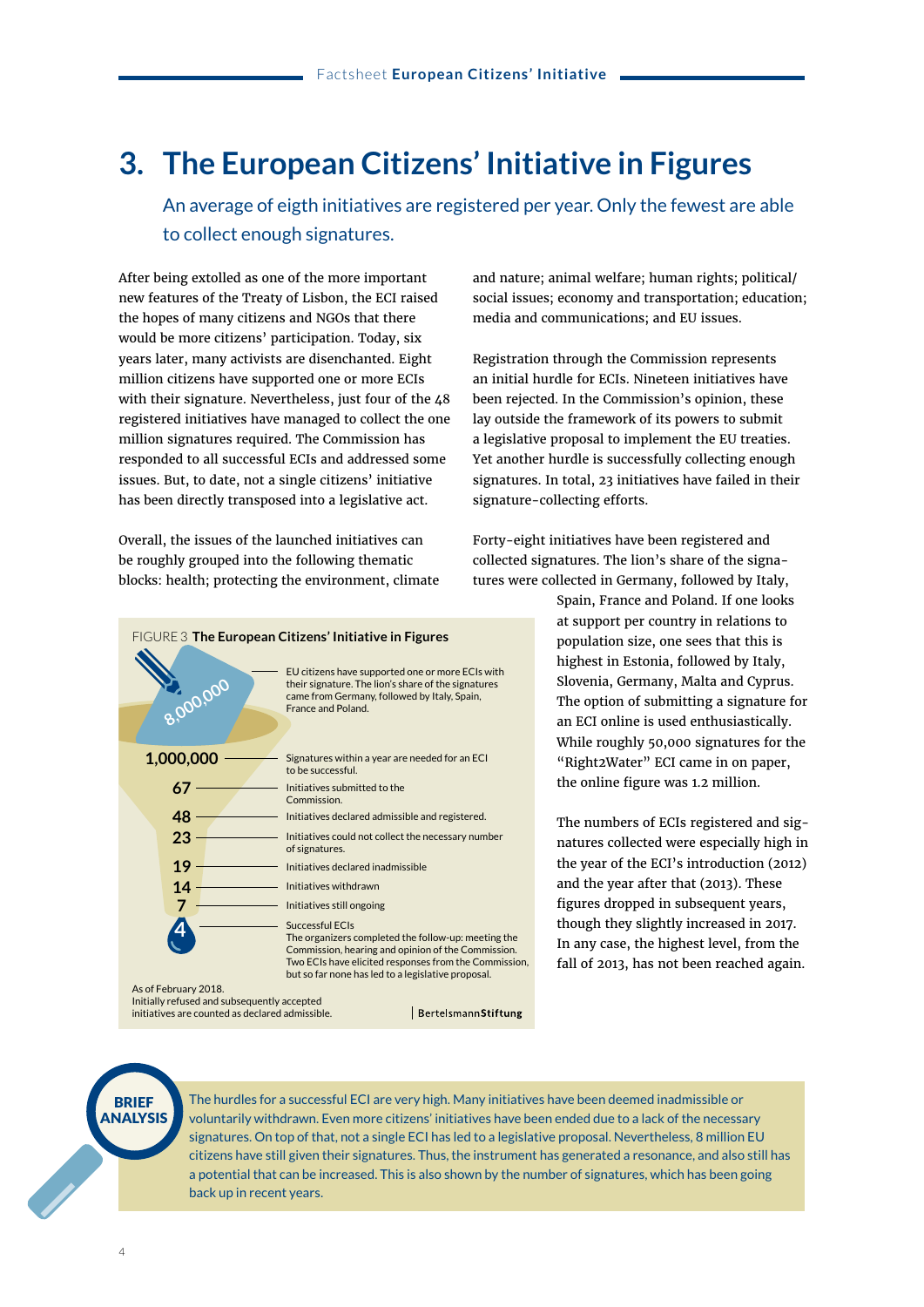## **4. The Four Successful Citizens' Initiatives**

 The initiatives cover a broad range of topics. Gathering one million signatures requires a clear strategy, a clever campaign and European networking.

#### FIGURE 4 **Brief Descriptions of the Successful ECIs**

 **RIGHT2WATER RIGHT2WATER Goal:** Human right to water and basic sanitation; all EU citizens should have a right to clean drinking water and basic sanitation; water resources should not be privatized.

| <b>Registration date:</b> | May 10, 2012 |
|---------------------------|--------------|
| Number of signatures:     | 1,659,543    |

**Summe Sponsorengelder:** 140.000 Euro **Total sponsorship funds:** 140,000 euros

**Response of Commission:** The Commission is drafting a new drinking water directive. In addition, it has committed to a series of activities, such as: improving transparency in the fields of urban wastewater and drinking water; reviewing the benchmarks for water quality; calling on EU member states to ensure access to clean water and basic auffation.<br>Sanitätion.

**Special aspect:** Right2Water was the first successful ECI.



**Goal:** Phase-out of research using animal experiments.

| <b>Registration date:</b>    | June 22, 2012 |
|------------------------------|---------------|
| <b>Number of signatures:</b> | 1.173.130     |
| Total sponsorship funds:     | 23.651 euros  |

**Response of Commission: Declined to take addition**al measures. Rationale: Due to technical advances, the amount of animal testing in Europe is declining. A complete ban on animal research in the EU would be premature and would risk "chasing out" biomedical research to countries outside of Europe.

**Special aspect:** The citizens' initiative filed a complaint with the European Ombudsman, claiming that the Commission had given an "inadequate response." The European Ombudsman rejected the complaint and determined that the Commission had acted appropriately.



#### **ONE OF US ONE OF US**

**Goal:** Legal safeguarding of the dignity, right to life, and integrity of every human being from the moment of conception on.

| <b>Registration date:</b>    | May 11, 2012  |
|------------------------------|---------------|
| <b>Number of signatures:</b> | 1.721.626     |
| Total sponsorship funds:     | 159,219 euros |

**Response of Commission:** Declined to take additional measures. Rationale: Human dignity, freedom, the right to life, and the right to individual integrity are already anchored in EU primary law.

**Special aspect:** Signatures were accepted until November 1, 2013 because most of the organizers experienced difficulties during the initial phase with setting up their online collection systems.



#### **BAN GLYPHOSATE**

**Goal:** A ban on glyphosate, a reform of the pesticide approval process, and mandatory reduction targets for pesticide use.

| <b>Registration date:</b>    | January 25, 2017            |
|------------------------------|-----------------------------|
| <b>Number of signatures:</b> | 1.070.865                   |
| _ _                          | $\sim$ $\sim$ $\sim$ $\sim$ |

**Summe Sponsorengelder:** 328.399 Euro **Total sponsorship funds:** 328,399 euros

**Response of Commission:** It will draft a legislative proposal aimed at improving the transparency, quality and independence of scientific assessments of herbicides. The rules on conducting related studies should also be enhanced. In addition, it renewed the license for glyphosate for 5 rather than the usual 15 years.

Zudem wurde die Zulassung von Glyphosat nur um Special aspect: The signature-gathering phase was ended **Best, die University of Dimmetrie, Calculation Control**<br>collected after 6 months. early because over 1 million signatures had already been

Source: The European citiziens Initiative – official register; Authors' depiction.

BertelsmannStiftung

The successful ECIs treated the subjects of animal welfare or the environment, or were related to religious beliefs ("One of Us"). All these areas have a high degree of organization of potential supporters. Likewise, the not insignificant financial resources and campaigning skills of the organizations behind the ECI are also important criteria for its success. Small NGOs or citizens who are not organized into groups are not to be found among the successfull organizers. So the question arises: Is the ECI an instrument for European citizens, or is it only for organized citizens – or, in other words, for organized civil society?

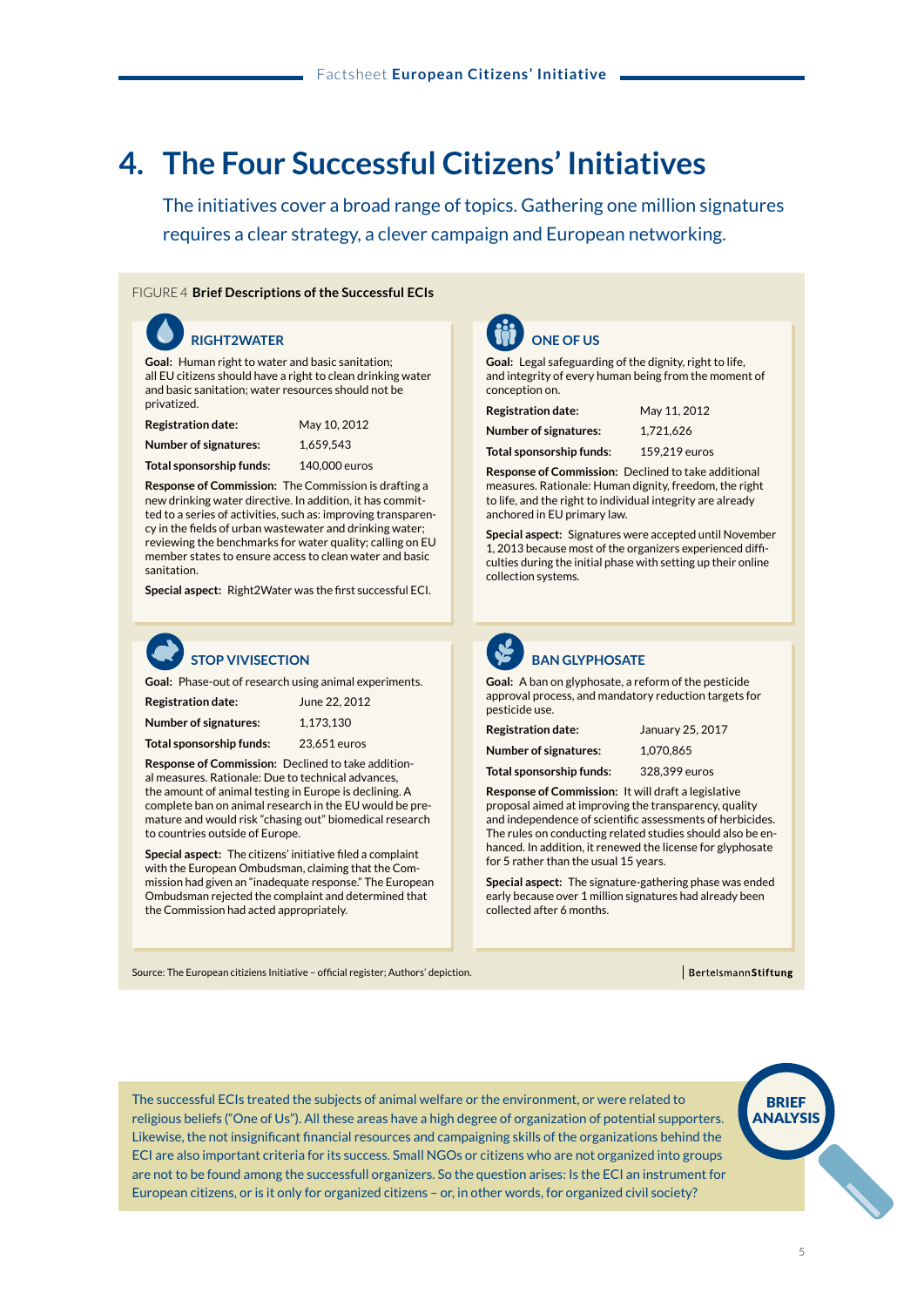### **5. Visibility of Citizen's Initiatives in European Media**

 European print and online media sources hardly write anything on the ECI. It is somewhat better in Germany, Austria and Luxembourg – but only on a low level.

The media analysis on the visibility of the ECIs examined a set of 84 media sources in 14 member states in the 2011–2017 period. We wanted to find out what reporting on the ECI was like and how much of it there was. The media sets of the individual countries are comparable in terms of their scope. More on the methodology is on page 12.



The following becomes clear in the country comparison: The highest amount of media coverage on the European citizens' initiative was in Germany, followed by Austria and Luxembourg. In contrast, the ECI had either no or only a little media resonance in the Netherlands, the Czech Republic and Denmark. The top three countries (Germany, Austria, Luxembourg) together accounted for over 50 percent of all mentions in the media. In our analysis, a total of 516 articles made reference to the ECI.



Significant differences can be seen over time. After the introduction of the instrument in April 2012, media coverage on the European citizens' initiative initially picked up a bit of speed. In subsequent years, one can see that media coverage is closely linked with successful ECIs. "Right2Water" in 2013; "Stop TTIP" in 2014 (which was halted for formal reasons); "Stop Vivisection" in 2015; and the two initiatives "Stop TTIP" and "Ban Glyphosate" in 2017.



The ECI is hardly mentioned at all in the print and online media sources of several EU member states. There has only been coverage of the ECI worth mentioning in Germany, Austria, Luxembourg, Spain and France. But, even here, it is only at a low level. One cannot say there is a European public awareness of the instrument or as a result of the ECI. But successful ECIs have definitely been leading to increased media attention. Here, there is potential for more European public awareness and discussions by means of topics that are relevant across borders.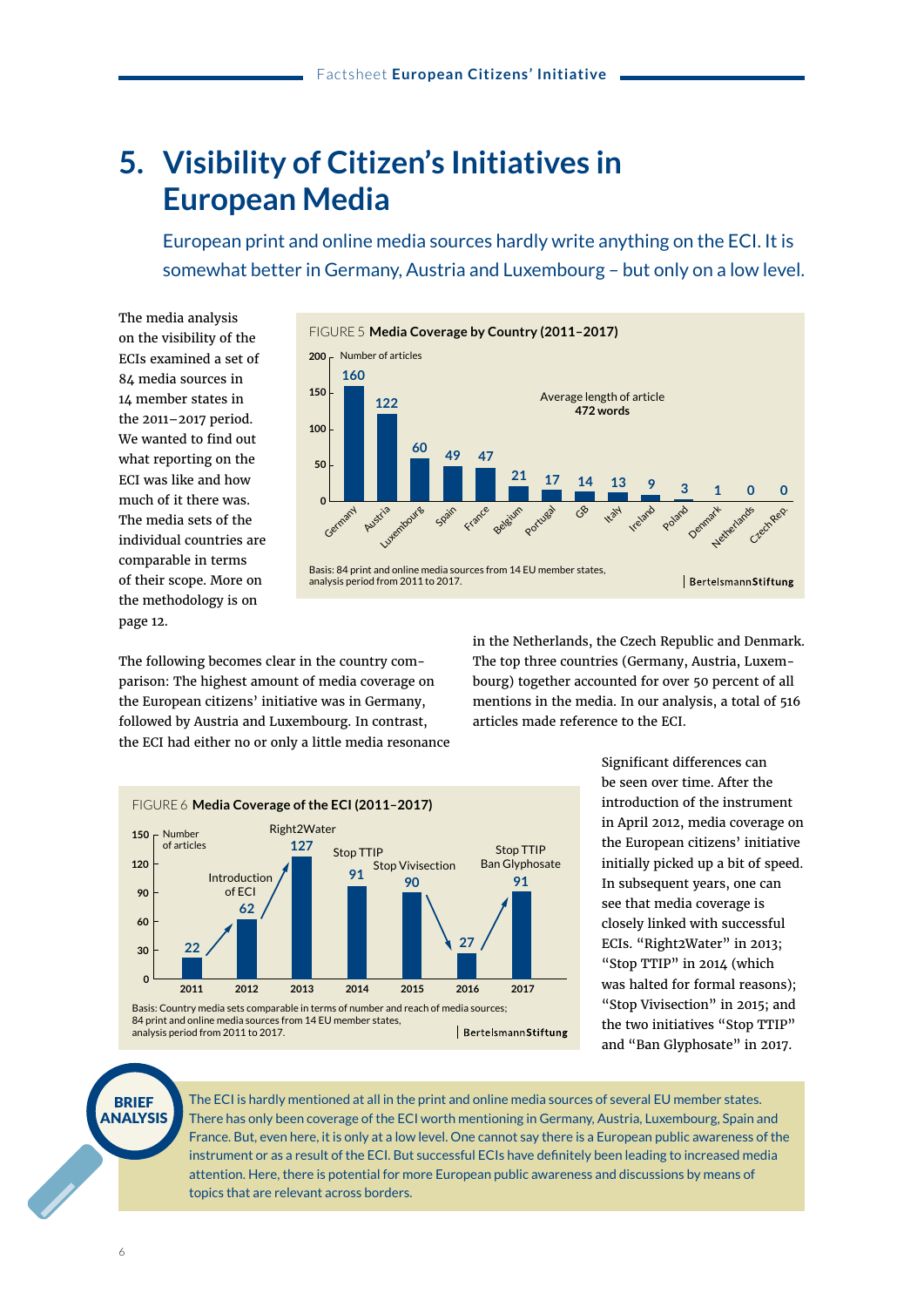### **6. Media Visibility in Comparison with Commission and Parliament**

 The European Commission is 500 times more visible than the ECI. The media write about the democratic deficit in the EU, but not about the ECI.

Compared to other European institutions, the ECI has generated relatively little interest in the media. The European Commission gets the most frequent reporting – and approximately 500 times as much as the ECI. But the Parliament gets over 170 times more reporting, too. Granted, it is obvious that institutions like the European Commission and the European Parliament will generate a lot more media attention than an instrument of citizens'



participation like the European citizens' initiative. Nevertheless, the comparison shows just how hard it is for the ECI to make its way through to citizens. For example, there have even been roughly 4,300 more articles on the democratic deficit of the EU than on the ECI – and this even though the ECI is intended to be an instrument precisely for counteracting this deficit.

One can also observe in the time span that democratic shortcomings within the EU were made the subject of discussion much more often than the ECI. In addition, upswings about mentioning a democratic deficit can be explained by national discourses rather than by increases in European media coverage.

For example, the upswing in 2014 can be attributed to the then-upcoming EU decision in the deficit



procedure against Spain. In 2016 and 2017, the dominant issues related to European democracy were once again national in nature – with Brexit and the independence referendum in Catalonia. In these cases, the ECI did not play any role.

Media coverage of the European citizens' initiative is meager. The ECI can only be compared with the European Commission and the European Parliament to a limited degree. Nevertheless, the figures illustrate just how little citizens are able to perceive about the ECI even if they are intense, daily readers of media. As readers, they are much more likely to encounter coverage about the EU's democratic deficit, which is much more extensive. The public-awareness problem of the European citiziens' initiative is therefore one of the EU, as well.

BRIEF ANALYSIS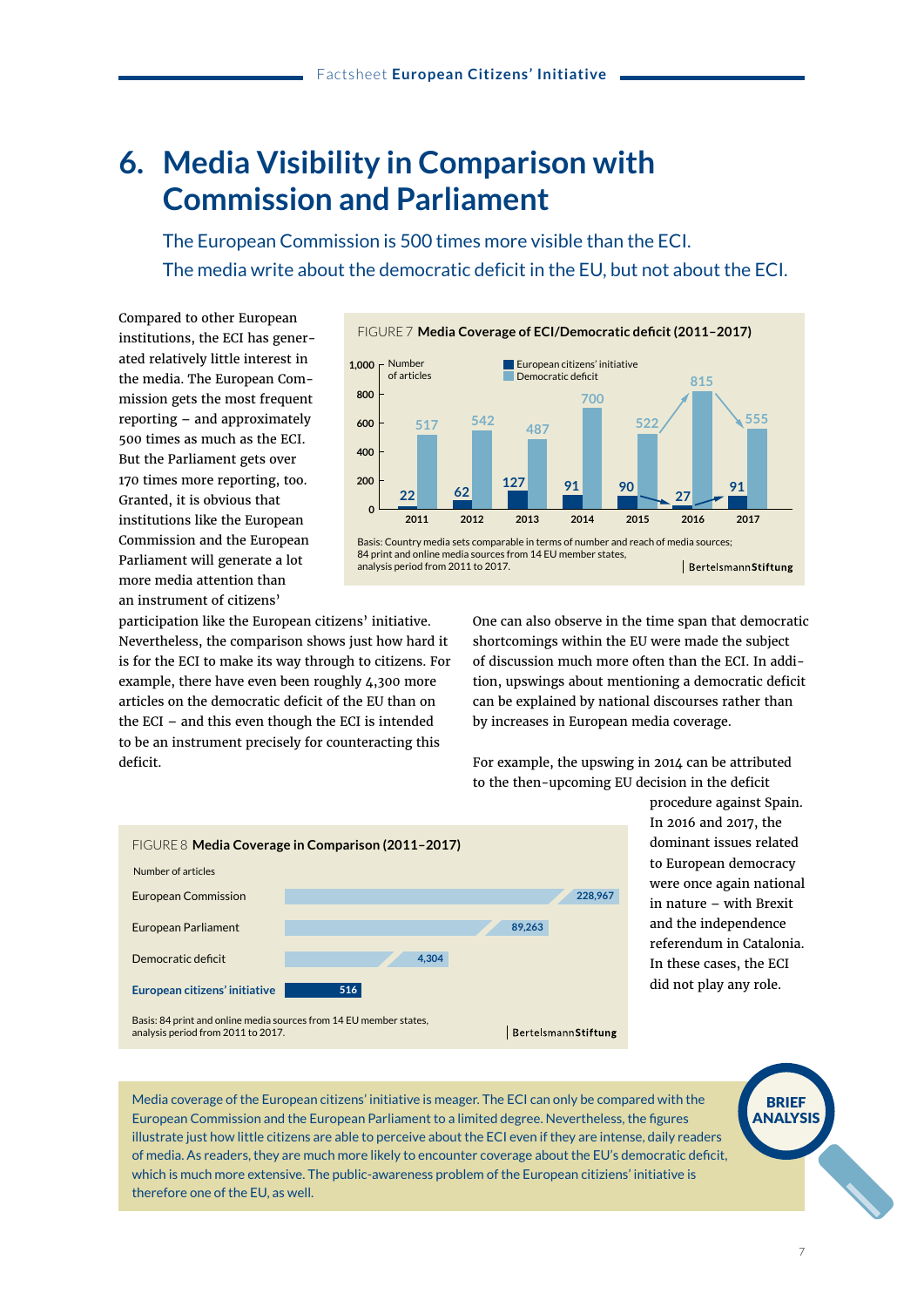#### **7. Individual Citizens' Initiatives and their Media Resonance**

 "Stop TTIP," as an (unofficial) citizens' initiative, has sparked more interest than the others. The initiators of ECIs are hardly mentioned at all in the media coverage.

If one compares the volume of media reporting on specific citizens' initiatives, the initiatives that stand out are "Stop TTIP" (against the free trade agreement between the EU and the US as well as Canada) and "Right2Water" (for a right to clean water for everyone). That should come as no surprise, as they concerned heatedly debated issues. Other issues lag behind in the coverage. For example, although "Ban Glyphosate" has been a hot media topic in Germany, it has received much less coverage in other European countries.



Basis: 84 print and online media sources from 14 EU member states, analysis period from 2011 to 2017. BertelsmannStiftung These dips in media coverage of individual topics in different countries are due to significant differences in what their respective media cover. In Germany, the consumer-centered initiatives – "Stop TTIP," "Right2Water" and "Ban Glyphosate" – were particularly visible. In Spain, by contrast, the "One of Us" initiative (to protect human embryos) played a greater role due to the Roman Catholic Church's support for the initiative and the discussion on tightening Spain's abortion law.

What's striking here is that the possible results of an ECI hardly play any role in the coverage. In fact, this was only mentioned in 13 percent of the articles. Instead, the main focus is on the opinion issued by the Commission, and possible legislative proposals are also discussed. In the already meager coverage, discussion of the hearing in the European Parliament only comes in third place. Thus, the hearing seems to generate close to no publicity at all.

The added value of media coverage is disappointing for the initiators of an initiative. They are practically invisible to the public eye. In only 22 percent of the articles are the initiators of an ECI mentioned by name. However, when they are named, they are also often quoted. In this way, they have been able to describe their concerns in greater detail as well as to give their citizens' initiative a face.



To effectively collect signatures Europe-wide and stimulate discussion, you need special topics. Otherwise, discourse and media coverage are confined to the national level. The results of an initiative are not the focus of the coverage. The hearing, in particular, fails to live up to expectations in terms of its impact on generating public awareness via the media. The added value for organizers is limited. They are hardly mentioned in the coverage at all. In some rare cases, they have been able to emphasize the features of and give a face to their initiative.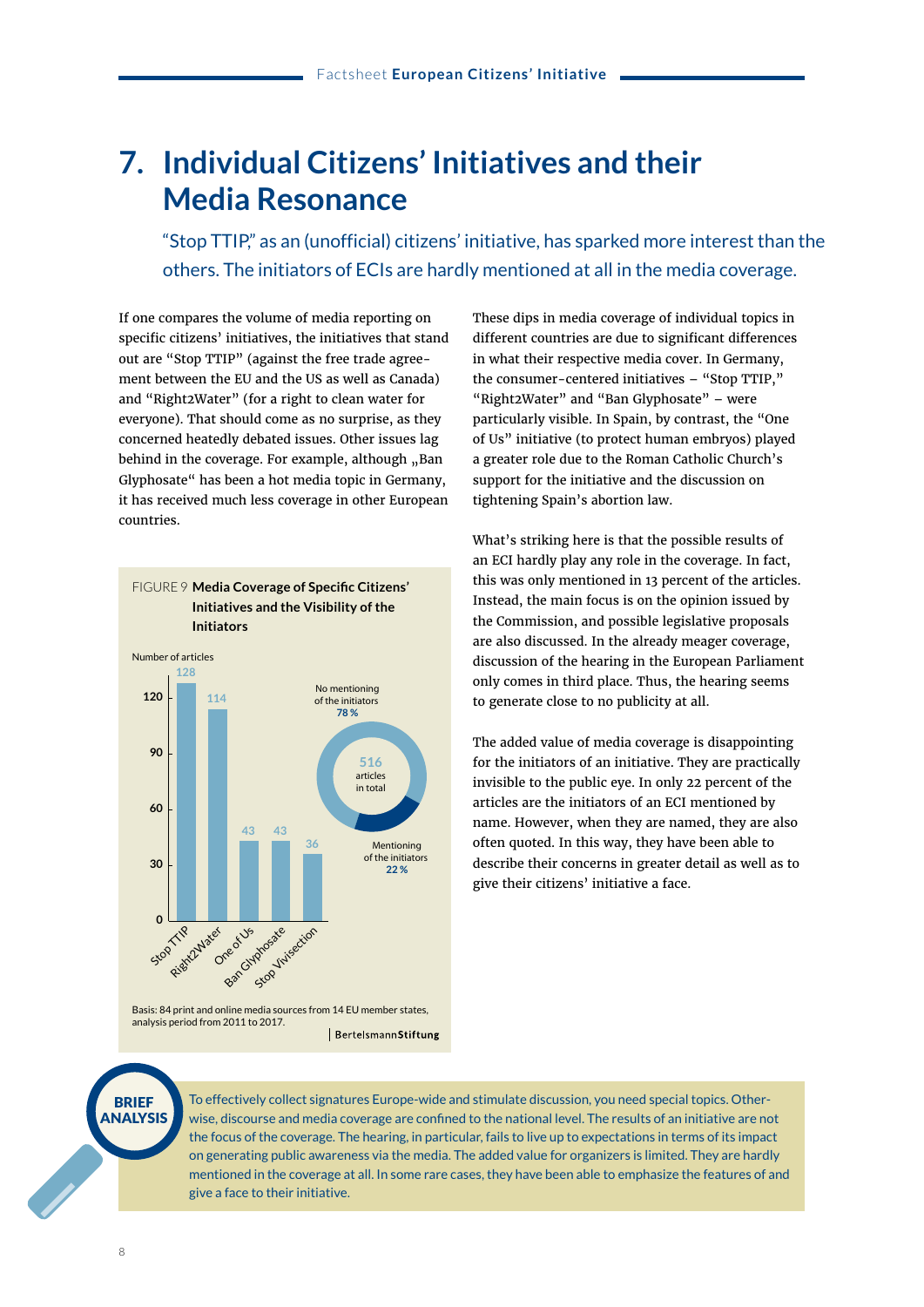### **8. More Pain than Gain: The View of the Initiators**

Many ECI initiators feel abandoned and not taken seriously. The main criticism focuses on the follow-up process to successful ECIs.

The ECI is thought to have the potential to influence European policymaking as well as to make it more citizen-centric. But this positive basic attitude is disappointed in practice. In reality, the initiators of ECIs see another kind of petition rather than genuine participation. Only half of the surveyed initiators believe the ECI is a successful participation instrument. It is becoming clear that the ECI raises expectations that are not met or that cannot be met.

Our survey of ECI initiators reveals the cause of this disenchantment. In addition to technical and procedure-specific hurdles, the criticism is mainly directed at the Commission's response to and attitude toward initiatives. Successful initiatives expect more from the follow-up process than it delivers; others feel they don't get enough assistance from the Commission.

It also becomes clear that the ECI isn't an instrument for the ordinary citizen. Initiators believe that, in order to have a successful ECI, the main requirements are the support of large organizations, successful campaigning and a clear strategy. At the same time, media coverage plays a key role. Thus, a successful ECI is also always a matter of resources.

In contrast, the initiators have a positive view of the fact that, via an ECI, one really can succeed in generating public awareness of a topic, even if not for the ECI itself. It becomes clear that connections to other stakeholders can be made by working in the European context. In it, one can form European networks that even persist beyond the duration of the respective ECI. The ECI thereby supports the first step toward a networked European civil society.

From the Commission's reform, the initiators are mainly hoping that European citizens' initiatives



will be handled in an impact-oriented manner. This concerns an improved technical setup, such as in the form of a collaborative platform and a registration website free from defects. But, more than anything, it also concerns a new seriousness when it comes to dealing with successful initiatives. In addition to using concrete measures, this can also be achieved by having the European institutions offer more opportunities for dialogue in the preliminary stages. And the initiators also expect more support in the areas of financing and public outreach.

In essence, ECI initiators would like their initiative to have an impact on policy. In addition, they have high expectations for and high hopes in the instrument. It should make the EU more participatory. However, they seem disenchanted by the reality. It is questionable whether the ECI can fulfill these high expectations at all. In any case, the instrument does contribute to stronger European networking. In addition to technical improvements, the initiators would mainly like the reform to result in boosting the initiatives' potential to impact policymaking even if they do not lead to legislative proposals.

BRIEF ANALYSIS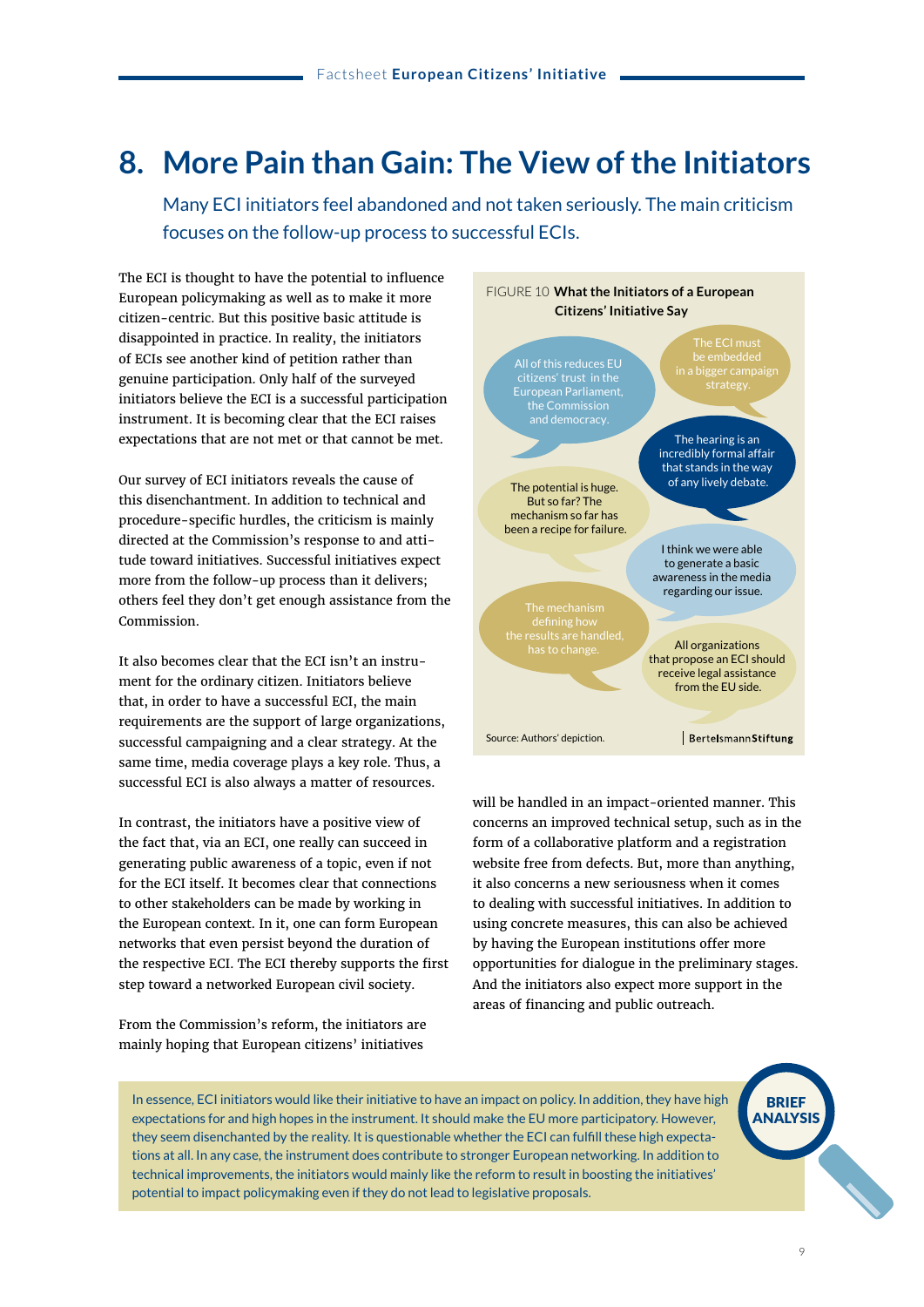### **9. What´s on the table? The Commission's Proposal**

 The registration process is supposed to be simplified, and the collection system improved. But will it change anything in terms of political impact?



In the summer of 2017, the European Commission got under way with a reform of the ECI. It focuses on important technical and procedure-specific simplifications. With these moves, the Commission is largely responding to criticisms that have come from civil society, the Parliament and the consulative committees, such as on the requirements for certified signatures.

However, the follow-up will hardly change at all – even though this would be absolutely essential if there is to be an impact on policymaking. New efforts relating to improving public outreach remain vague, as does possible support from individual member states.

**BRIEF** ANALYSIS

The Commission's proposal responds to many of the technical suggestions and points of criticism that have been expressed for a long time. By lowering the age for possible supporters from 18 to 16 years, it has even succeeded in taking a very big step. However, the proposal leaves the key area of follow-ups largely untouched. It includes neither additional activities nor a significant upgrading of the hearing by the Commission or Parliament. Whether it will change the ECI's potential to impact policymaking remains an open question. Many ECI initiators and civil society organizations will be disappointed.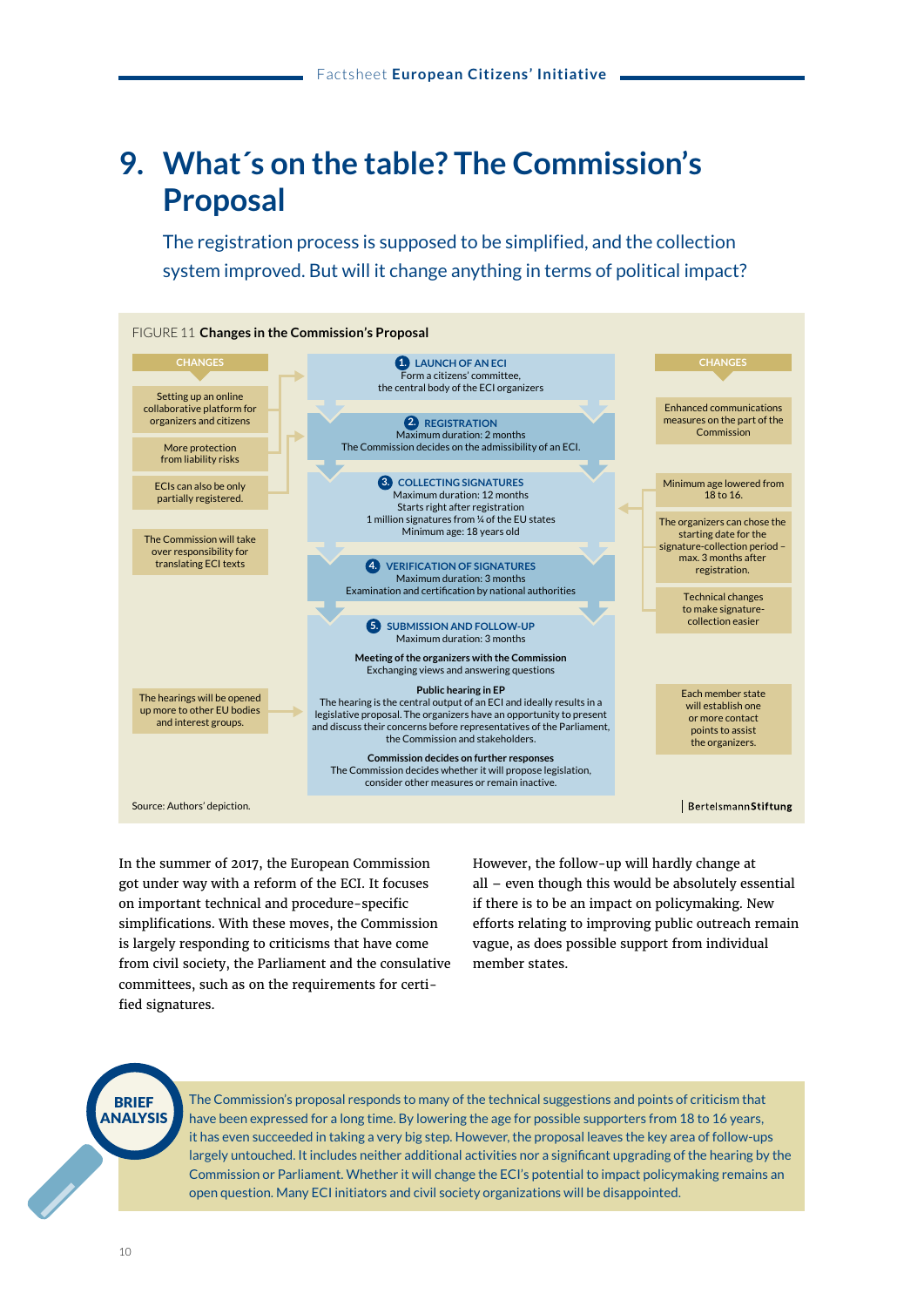### **10. Reform Overview: Who's discussing what, and what's next.**

 The Commission forwarded a reform proposal which should be implemented by 2020. There is still disagreement in important issues.

The process of the European Commission to reform the ECI is under way since the summer of 2017. Several stakeholders expressed their views in detail during an extensive consultation process. The European Parliament, the Economic and Social Committee, the Committee of the Regions, the NGOs "ECI Campaign" and "Democracy International" are only some of the organizations and institutions that are influencing the discussion. The Parliament will present its own position for the Trialogue by May 2018. The new regulation should enter into force by 2020. Four major thematic blocks can be seen in the discussion about the reform:

Many initiators and NGOs are primarily calling for **technical and procedure-specific simplifications**. This stems from practical experiences with the ECI and the initial difficulties in the start-up phase. The key points of criticism are registering signatures, submitting statements of support online, and the bureaucratic hurdles, such as requirements for certified signatures. Other EU institutions and the Commission also share these appraisals.

The **roles of the Parliament and the Commission within the ECI-process** are controversial. The reform proposal hardly changes them at all. NGOs and initiators view the Commission as being too influential, and criticize its "double role" as both addressee and guardian of the process. Similar to how it is with

direct-democratic processes, organizers, committees and NGOs are calling for the Parliament to have a stronger role or for a legislative proposal via the Commission to become compulsory. The Parliament is more restrained, but it definitely does see itself as playing a more central role in the follow-up process than before.

When it comes to **the possible subject matters of an initiative and their consequences**, various positions are being discussed. While the Commission envisions hardly no changes on these issues, some of the organizers and NGOs believe that it is necessary to have a compulsory legislative initiative follow a successful ECI. In contrast, the Parliament is calling for a legislative initiative to become the norm and for a well-justified rejection to become the exception. Complementary dialogical formats as the output of an ECI are likewise under discussion, such as by the NGO "ECI Campaign".

The Commission's reform proposal envisions improvements related to **support for an ECI**. This is being favorably received. However, to many, these reform steps do not go far enough. The Parliament, for example, has consequently brought up for discussion the idea of having the ECIs have a dedicated budget for the ECI, which organizers could use for things such as getting assistance on legal matters.

FIGURE 12 **Schedule for the Reform of the European Citizens' Initiative**

**SEPTEMBER 2017** Commission's proposal for a reform and public consultation

Source: Authors' depiction.

**UNTIL MAY 2018** The Parliament to submit its own position on the draft

**AFTER THAT** Trialogue will start with Council, Commission and Parliament

**PLANNED** New regulation readied before EU elections in 2019

**PLANNED** The new regulation enters into force before 2020

BertelsmannStiftung

Even if there are similarities among the various appraisals of the potential effectiveness of a reform and the steps needed, it is becoming clear that the Commission, in particular, would instead prefer smaller reform steps with a focus on technical improvements. The draft report of the Parliament (Schöpflin Report) goes further and calls for dedicated EU financial resources for the ECIs, among other things. The Parliament and the committees are siding with the NGOs and organizers, and some parts of them are calling for significant changes in how successful ECIs are handled.

**BRIEF** ANALYSIS